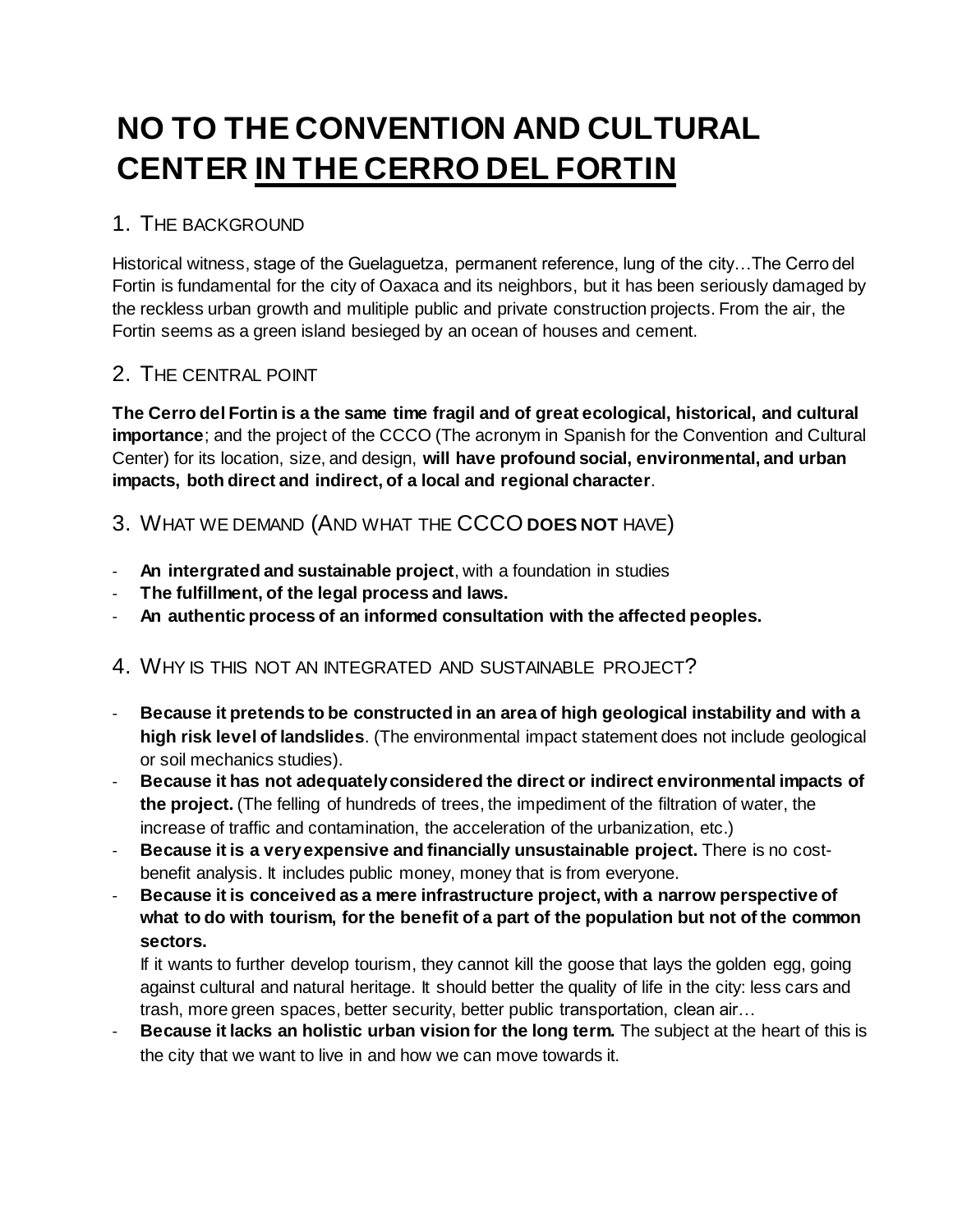- Because, together with the veil of the auditorium, it will break the landscape, the **architectural and cultural harmony of the city, to the point of putting at risk the declaration of the historic center of the city of Oaxaca as a UNESCO World Heritage site.**
- **Because all of the process has been improvised, opaque, deceitful, and has an unconcealed stink of a conflict of interest and shady business.**

# 5. **HAS IT COMPLIED WITH THE LAW?**

**No. It has tried to cover the regulations, without success, but without dealing with the structural problems: the lack of protection of the environment, the transparency for the public project, and the collective benefit and security.** The principal legal irregularities of the project (moreover the violation of a suspension ordered by a federal judge):

- It goes against state law: the **Zoning Plan for the Urban Zone of the city of Oaxaca (POZCO by its initials in Spanish)**

- It does not comply with **the Environmental Impact Statement on the federal level.** Which it requires because of the size of the project, the fact that it is partially on federal land (the federal highway system) and that the terrains have a decree in effect of the federal protected area. - It intervenes with the **Program of the Management of the State Park of the Cerro Del Fortin,** 

that among other aspects determines a buffer zone of 119 hectares, inside of which the project is located.

- The permissions obtained to construct and fell trees given by the municipality of Oaxaca de Juarez **are illegal: they violate the provisions of the Partial Development Plan** decree and the **Regulation of the Historic Center.**

-Infringes diverse provisions of the state and federal regulations of a **public and transparent project**, among others, the obligation to bid for the public contract of 36 million pesos for the executive project of the CCCO (Refer to the various posts by @FortinLeaks on Twitter and FortinLeaks on Facebook).

#### 6. IS THERE INFORMED CONSENT?

-The Secretary of Development of Tourism and the Economy (SDTyE by its initials in Spanish) confirms that it has conducted more than 50 meetings about the socialization of the CCCO project and on the other hand it brandishes lists of acceptance of the project of the neighbors of the adjacent neighborhoods. Nothing could be more alien to an authentic, systematic and serious process of consultation. The meetings consisted basically in the presentation of specific groups and organizations, behind closed doors, from an architectural model and the description of the economic panacea which will come with a convention center.

# 7. WHO DOES THE LAND BELONG TO?

In 1995 during the municipal administration of Sada Solana, he created the **Parque de la Amistad** (Friendship Park) on terrain that was donated to the municipality with volunteers and support from the citizens of Oaxaca and Palo Alto, California. Before the expansion of the highway, the park occupied the land where today they want to construct the convention center and the parking lot. The neighborhood planted trees, put playground equipment and an irrigation system for the trees.